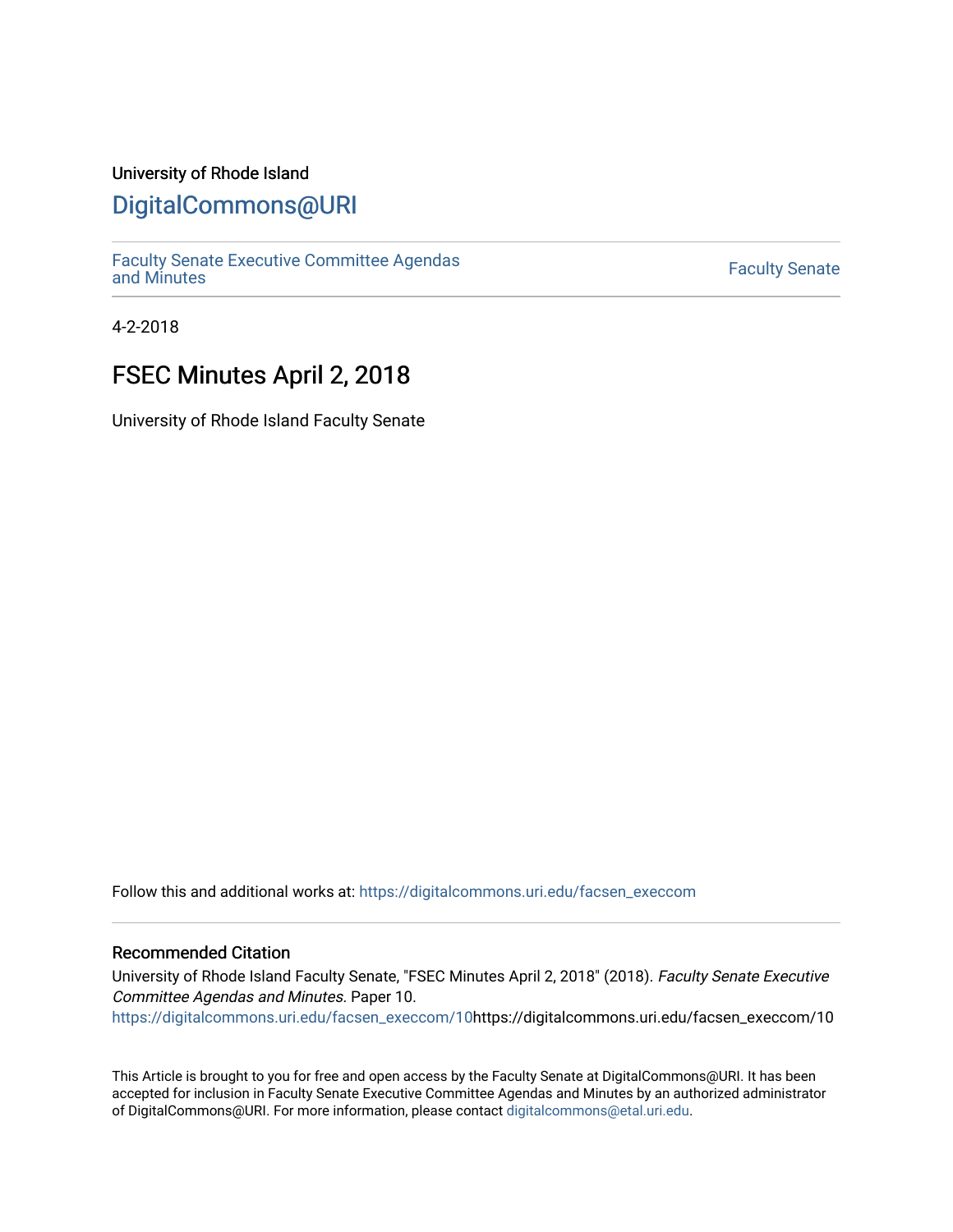



## **Faculty Senate Executive Committee Meeting #27 April 2, 2018 MINUTES**

- **1.** The meeting was called to order at 1:05 PM on Monday, April 2, 2018, in Library Conference Room B, Chairperson Conley presiding. Senators Derbyshire, Gindy, Leonard, Mahler, and Rice were present. Vice Chair-elect Senator Nassersharif was also present.
- **2.** Approval of minutes from FSEC meeting #26, March 26, 2018 was tabled until later in the meeting.

## **3. ANNOUNCEMENTS/CORRESPONDENCE/REPORTS**

- **a.** The Committee was reminded that today was the deadline for nominations for the Sheila Black Grubman Faculty Outstanding Service Award and that the Committee would be responsible for reviewing the submissions and selecting a recipient by mid-April.
- **b.** The Committee reviewed agenda items for the upcoming meeting of the Chair and Vice Chair meeting with Provost scheduled for April 5.
- **c.** The Committee was informed that Senator DiCioccio, Director of General Education, had asked to present the General Education Innovation Award at the May 3 Faculty Senate meeting.
- **d.** Chairperson Conley indicated that he was still working on appointments to the ad hoc committee to consider a new learning management system to replace SAKAI.
- **e.** The Chair and Vice Chair reported on their meeting of March 27 with the President.

### **4. ONGOING BUSINESS**

**a.** The FSEC discussed its concerns about the authority of the Faculty Senate in the governance of the responsibilities of the Graduate Faculty and the Graduate School in general and matters carried out by the Graduate Council in particular. The FSEC reviewed University Manual language particularly sections **4.70.10 - 4.70.12** and **4.71.10- 4.71.11**. The FSEC discussed the succession of authority as stated in University Manual section **5.65.30,** "The Graduate Council, acting on behalf of the Graduate Faculty and subject to the referendum power of the Graduate Faculty and to the stated powers of the Senate, the President, and the RI Office of the Postsecondary Commissioner, shall exercise the following powers…" The Committee questioned whether or not all of the responsibilities connected to Graduate Faculty were being fulfilled. The Committee decided to review all pertinent University Manual passages for